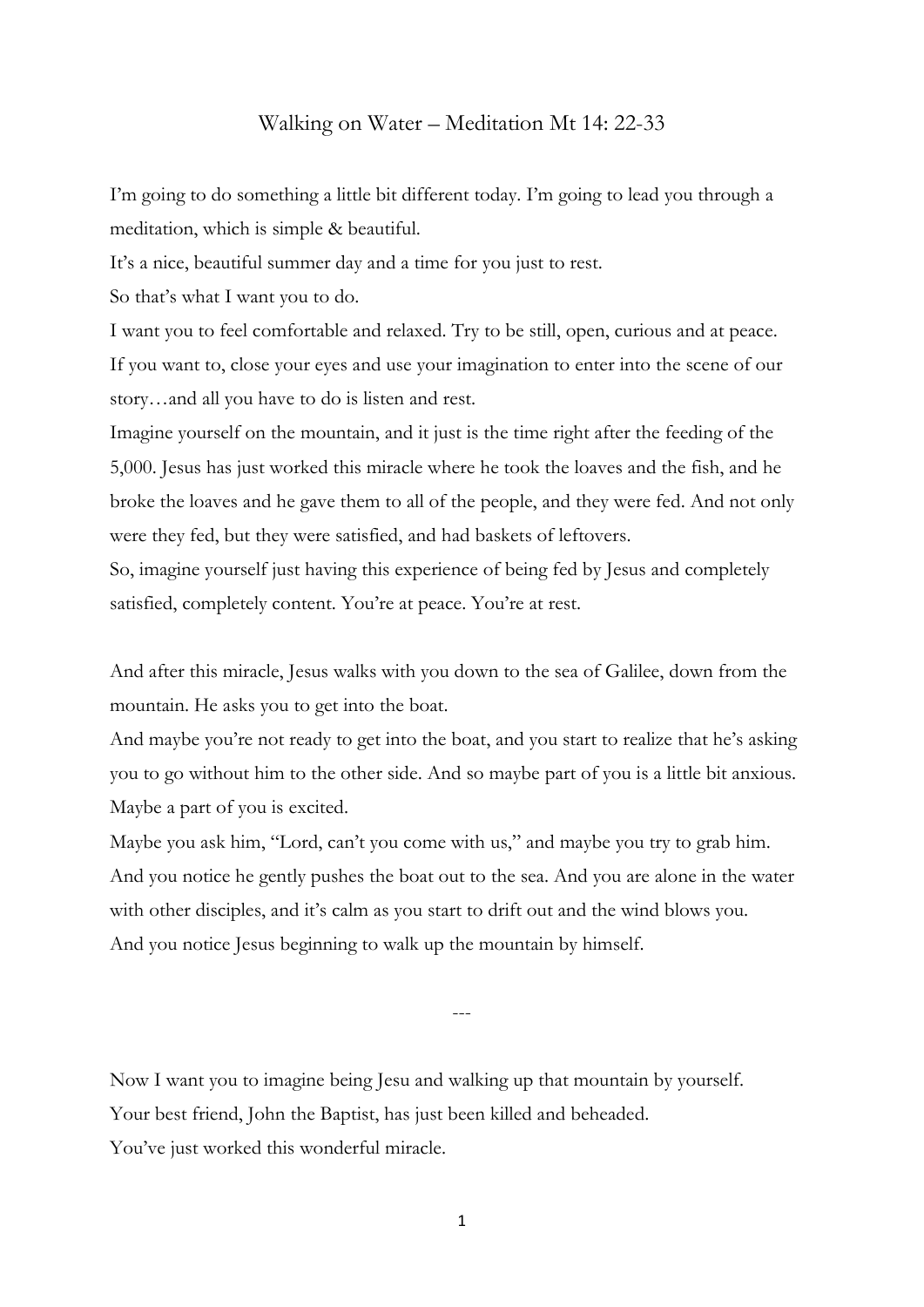You've been dying to spend some time with God alone, in solitude, to let him comfort you.

You tried earlier that morning to go off by yourself on the boat, and the crowds gathered around you. And so, you worked a miracle and you fed them, and now you just want to be alone with God.

So, you climb to the top of the mountain, and when you get there you look out. And if you've ever been on the top of a mountain and overlooking, you know that feeling. Try to picture the mountain, the hillside, the sea of Galilee off in the distance, and it's just you alone with the God, and you're so glad to finally have this time just to be at peace and feel close to God.

Maybe - when you go to solitude - you experience wonderful peace. Maybe you experience anxiety when you are alone. Maybe you are afraid to be on your own. But you realize, as Jesus, that God is right there with you. You feel comfort. You notice the sun beginning to set, and the sky is covered with the beautiful colours of orange and reds, and it's evening, and you're there, and it is just the perfect moment…

And after the sun sets and it gets dark, off in the distance you see lightning, and you hear the rumbling of the thunder coming across the shore, and you realize that the disciples are out in the boat alone and so your prayer is interrupted once more, and you go out to them walking on the sea.

---

Now, imagine for a moment you are one of the disciples in the boat.

Maybe you're Peter. Maybe you're one of the other disciples. But you're in the boat, and the winds have picked up, the winds are against you, and the waves are beginning to crash and come over the boats, and you experience these moments the fisherman near the Sea of Galilee know just so well.

The boat's being tossed around mercilessly in the waves. And as you look around at the faces of your friends, you realize that they are beginning to be afraid. You see the fear in their eyes. And at the fourth watch of the night, when it's completely dark, the darkest point of night, you see something off in the distance. It looks like a ghost, and one of the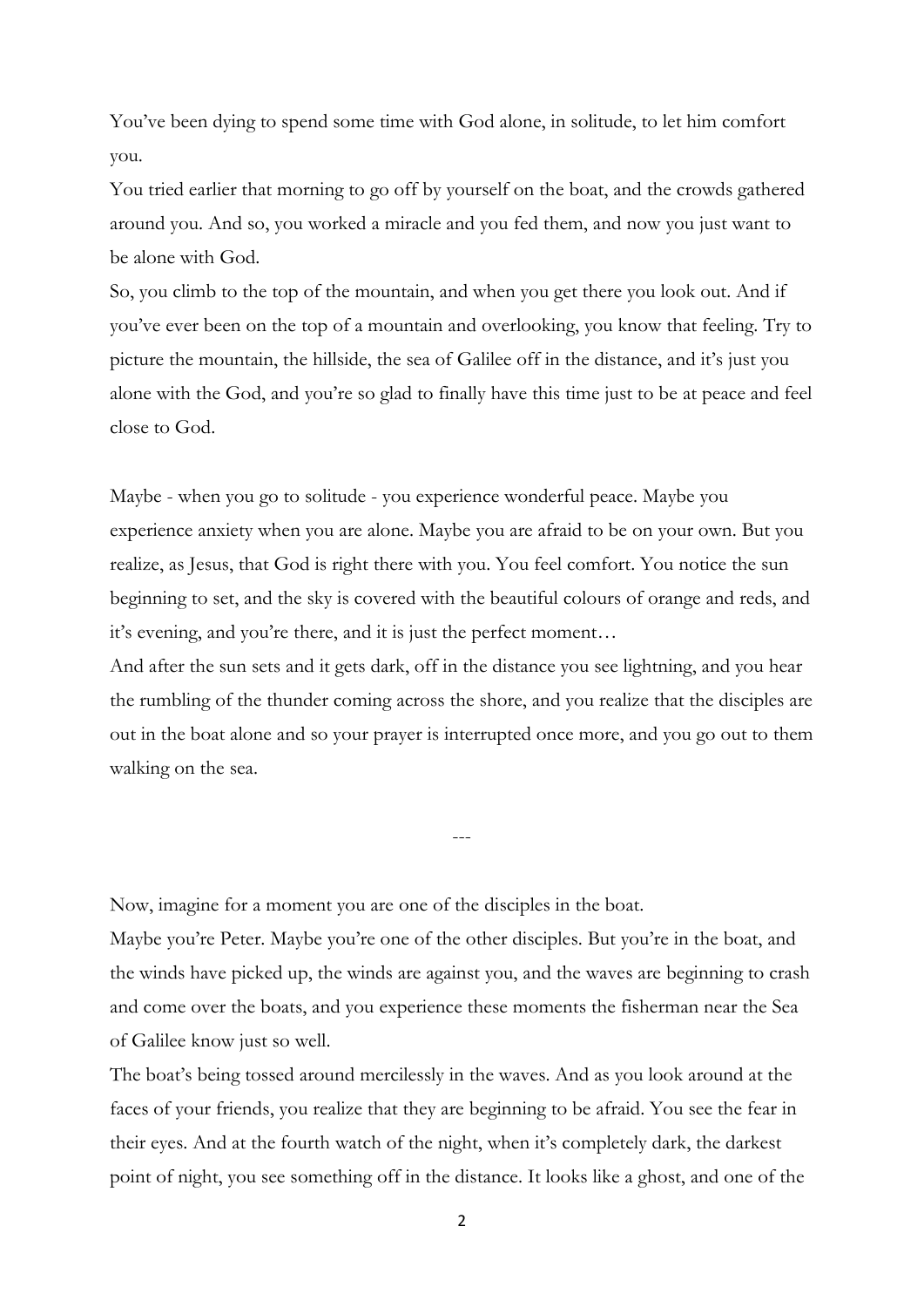disciples screams, "It is a ghost." They're terrified. And at once Jesus speaks out to you and you hear his voice, "Take courage. It is I. Do not be afraid."

Now, I just want you to imagine all your anxieties, all of your fears, whatever it is in life right now that you can't control. Let those be the waves. Let those be the wind. And you hear Jesus's voice, "Take courage. It is I. Do not be afraid." And immediately his voice cuts through all of that. His voice has the power to calm you and to bring you to peace despite all of the waves and despite all of the wind. And with great excitement and great joy, you look at him and say, "Lord, if it truly is you, let me come to you. Let me walk on the water."

And you look at Jesus, and instead of saying no, he says, "Come. Come." And as you look at his eyes, you realize he is commanding you to walk on the water. And so, with a little bit of hesitation, you put one foot out and you touch the water. Then you bring your other foot over, and you realize that instead of sinking you're walking.

And you're filled with excitement, and you begin to take a step towards him and another step, and you realize you're walking on water.

But the storm is still raging and the wind blowing against you, and suddenly you realize this, and you look down and you begin to sink fast. And before you can realize this, your mouth is under water. So you cry out, "Lord, save me." And immediately Jesus grabs you by the hand and pulls you up. And he looks at you with a smile and he says, "Oh, you of little faith. Why did you doubt?"

It's not written in the scripture, but somehow, you've got to get back to the boat. So Jesus carries you, walking on water, or he walks you back to the boat, and he places you in the boat and joins you. And the moment he steps on into the boat, the storm subsides and in an instant the clouds vanish, the thunder stops, the winds cease, and you're at peace.

The water is absolutely calm. It's like glass.